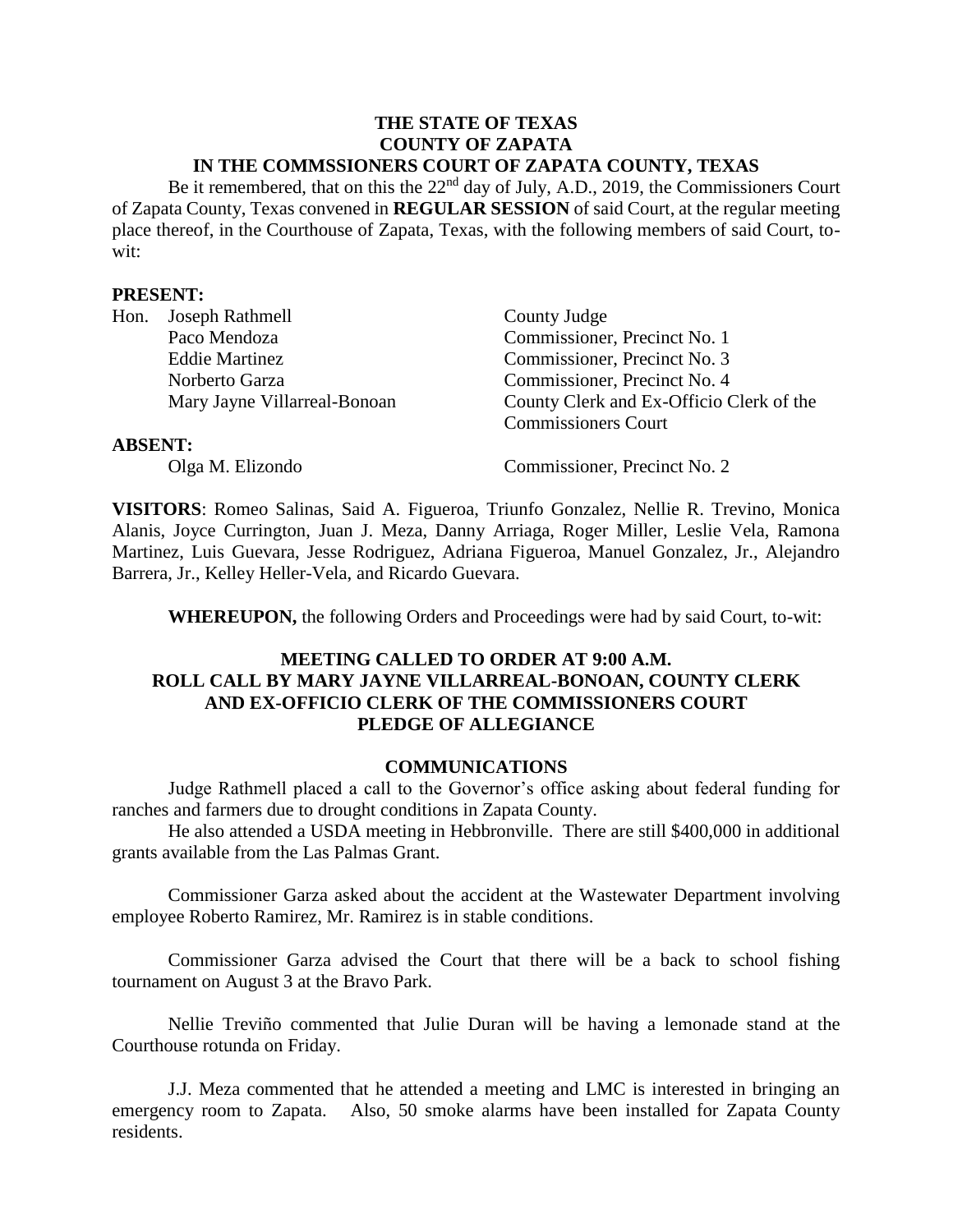#### **ORDER APPROVING INVOICES**

Motion was made by Commissioner Garza, seconded by Commissioner Martinez, to approve invoices in the amount of \$588,226.72, as presented by Triunfo Gonzalez.

The above motion, being put to a vote, was approved by the affirmative vote of all members of the Court.

## **ORDER APPROVING CHECKS ISSUED**

Motion was made by Commissioner Mendoza, seconded by Commissioner Garza, to approve checks issued in the amount of \$657,765.91 as requested by Hon. Romeo Salinas, County Treasurer.

The above motion, being put to a vote, was approved by the affirmative vote of all members of the Court.

# **REPORT ON BOYS AND GIRLS CLUB OF ZAPATA**

Leslie Vela gave a brief report on the Boys and Girls Club of Zapata. There has been no change in the club structure. They are keeping the kids busy with numerous daily activities. Paint was donated by True Value and the building will be painted.

## **ORDER APPROVING INSTALLATION AND COST OF MATERIALS FOR 6" WATER LINE IN FALCON SHORES SUBDIVISION**

Motion was made by Commissioner Martinez, seconded by Commissioner Mendoza, to approve the installation and cost of materials for a 6" water line in the Falcon Shores Subdivision to remedy the low water pressure issue affecting all residents that reside on both sides of Falcon Shores Drive, to be paid of the new 2019/2020 Capital Outlay line item, as requested by Paco Mendoza, Commissioner Pct. 1.

The above motion, being put to a vote, was approved by the affirmative vote of all members of the Court.

## **ORDER APPROVING TO CONTINUE LETTER OF CREDIT TO ESTABLISH STAND BY TRUST FUND FOR FINANCIAL ASSURANCE FOR CLOSURE AND POST CLOSURE OF SAN YGNACIO LANDFILL NO. 783 AND CLOSED ZAPATA LANDFILL NO. 1528 AS REQUESTED BY TCEQ**

Motion was made by Commissioner Mendoza, seconded by Commissioner Garza, to approve to continue the letter of credit to establish stand by trust fund for the financial assurance for the closure and post closure of San Ygnacio Landfill No. 783 in the amount of \$566,445 and closed Zapata Landfill No. 1528 in the amount of \$285,200 as requested by TCEQ, Deborah Wisenski, Financial Analyst as requested by Triunfo Gonzalez, County Auditor.

The above motion, being put to a vote, was approved by the affirmative vote of all members of the Court.

# **ORDER APPROVING INTERLOCAL AGREEMENT/RESOLUTION FOR PROVISION OF EQUIPMENT AND CONSUMABLES BETWEEN ZAPATA COUNTY AND TEXAS DEPARTMENT OF MOTOR VEHICLES**

Motion was made by Commissioner Garza, seconded by Commissioner Mendoza, to approve interlocal agreement/resolution for provision of equipment and consumables between Zapata County and Texas Department of Motor Vehicles as requested by Hon. Adriana C. Figueroa, Tax Assessor.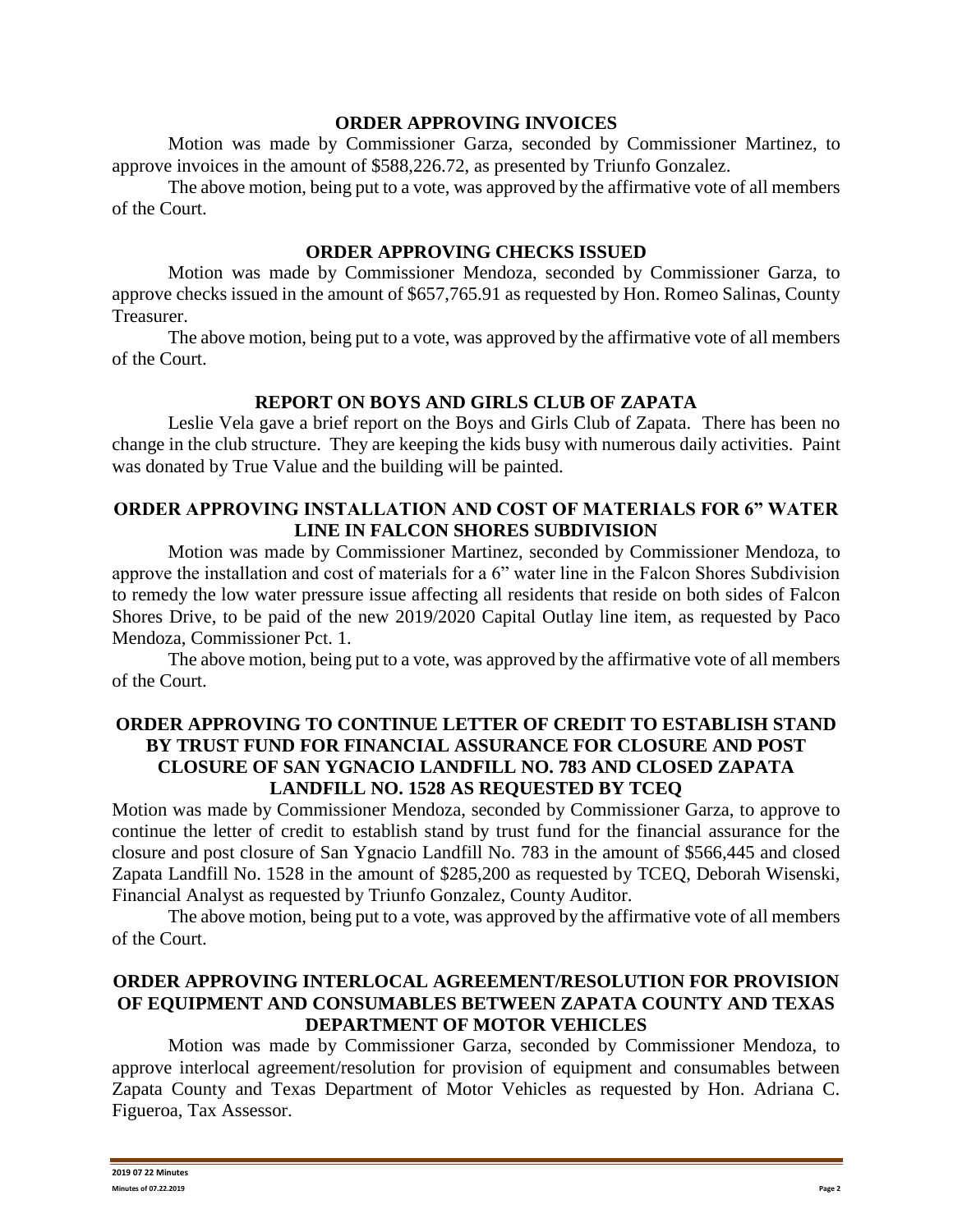The above motion, being put to a vote, was approved by the affirmative vote of all members of the Court.

## **ORDER APPROVING TO TRANSFER \$20,000 FROM TOBACCO FUND TO MEDICAL FUND**

Motion was made by Commissioner Garza, seconded by Commissioner Mendoza, to approve to transfer \$20,000.00 from the Tobacco Fund to Medical Fund 10-543-460 as requested by Fire Chief J.J. Meza, Fire Department.

The above motion, being put to a vote, was approved by the affirmative vote of all members of the Court.

## **ORDER TO DENY THE REPLAT OF 357 GONZALEZ STREET INTO LOT 42A INTO 42A AND 42B**

Motion was made by Commissioner Mendoza, seconded by Commissioner Martinez, to deny request by Manuel Gonzalez of Premier Engineering regarding review and consideration to replat of 357 Gonzalez Street into Lot 42 into Lot 42A and 42B as requested by Manuel Gonzalez, Premier Engineering.

The above motion, being put to a vote, was approved by the affirmative vote of all members of the Court.

# **ORDER APPROVING INVOICES AND REVIEW FOR WASTEWATER TREATMENT PLANT PROJECT**

Motion was made by Commissioner Garza, seconded by Commissioner Mendoza, to approve invoice in the amount of \$19,712.50 payable to EJCDC and invoice in the amount of \$14,079.76 payable to Premier Engineering as requested by Manuel Gonzalez, Premier Engineering. Mr. Gonzalez reported that the project is essentially completed, with the exception of concrete that needs to be poured and sidewalks and road work within plant.

The above motion, being put to a vote, was approved by the affirmative vote of all members of the Court.

# **ORDER APPROVING INVOICE FOR DESIGN WORK PERFORMED AT COLORADO ACRES**

Motion was made by Commissioner Martinez, seconded by Commissioner Garza, to approve invoice in the amount of \$3,200 for design work for the Colorado Acres as requested by Manuel Gonzalez, Premier Engineering.

The above motion, being put to a vote, was approved by the affirmative vote of all members of the Court.

# **ORDER APPROVING INVOICE FOR BEACON LODGE RIGHT-OF-WAY**

Motion was made by Commissioner Mendoza, seconded by Commissioner Garza, to approve invoice in the amount of \$2,935 for the Beacon Lodge right-of-way as requested by Manuel Gonzalez, Premier Engineering.

The above motion, being put to a vote, was approved by the affirmative vote of all members of the Court.

# **ORDER APPROVING PENDING INVOICE FOR GOLF COURSE PROJECT**

Motion was made by Commissioner Mendoza, seconded by Commissioner Martinez, to approve pending invoices in the amount of \$1,500 for the Golf Course Project as requested by Manuel Gonzalez, Premier Engineering.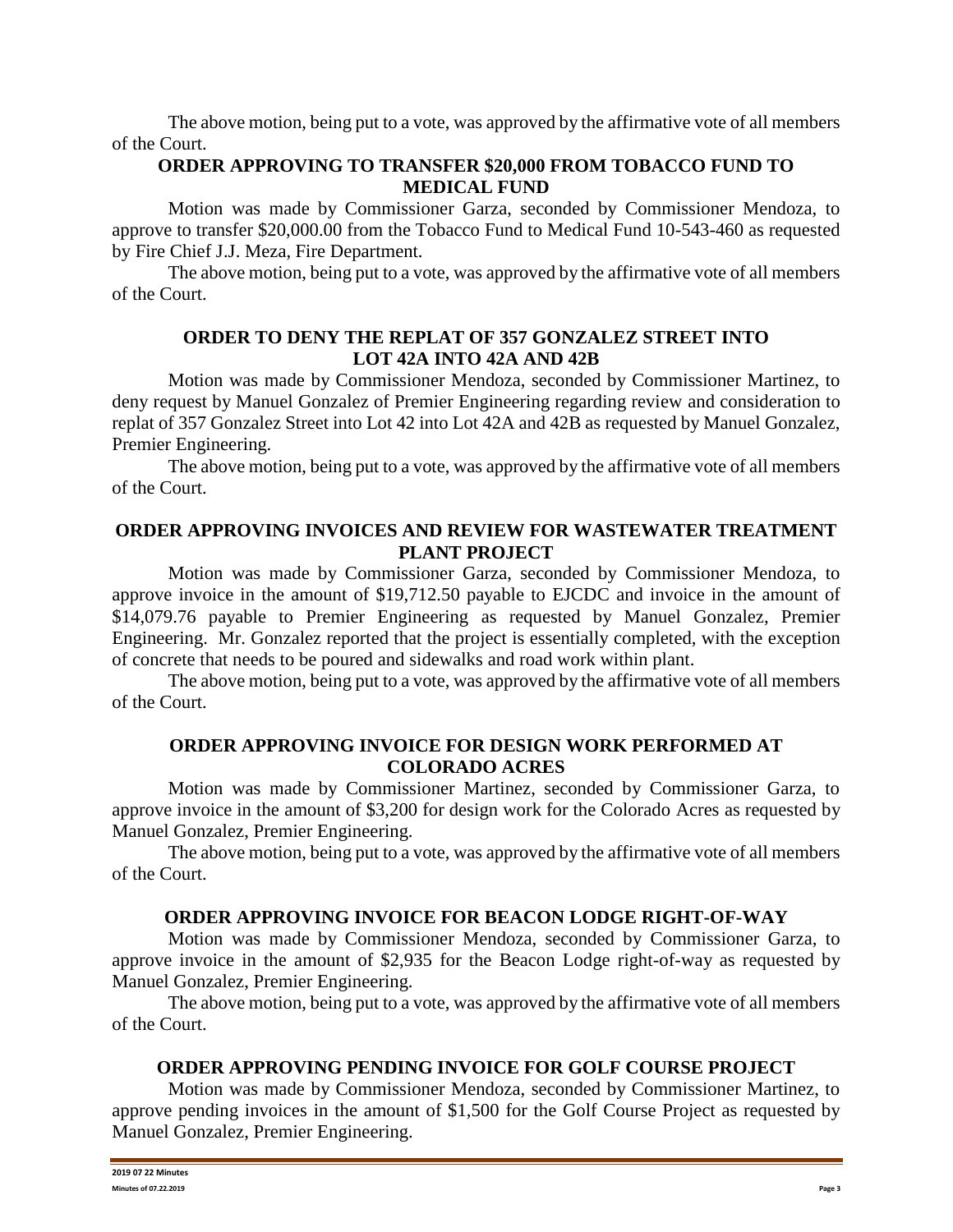The above motion, being put to a vote, was approved by the affirmative vote of all members of the Court.

## **ORDER TO TABLE REQUEST BY MANUEL GONZALEZ OF PREMIER ENGINEERING REGARDING REQUEST FOR CHANGE ORDER FOR WASTEWATER TREATMENT PLANT PROJECT**

Motion was made by Commissioner Garza, seconded by Commissioner Mendoza, to table request by Manuel Gonzalez, Premier Engineering, regarding request for change order for the Wastewater Treatment Plant Project as requested by Manuel Gonzalez, Premier Engineering.

The above motion, being put to a vote, was approved by the affirmative vote of all members of the Court.

## **ORDER APPROVING FDS ZAPATA SUBDIVISION PLAT**

Motion was made by Commissioner Mendoza, seconded by Commissioner Garza, to approve FDS Zapata Subdivision Plat as presented by Kelley Heller-Vela, Melden and Hunt, Inc.

The above motion, being put to a vote, was approved by the affirmative vote of all members of the Court.

## **ORDER APPROVING USE OF ZAPATA COUNTY FAIRGROUNDS BY CARSON & BARNES CIRCUS**

Motion was made by Commissioner Garza, seconded by Commissioner Mendoza, to approve the use of the Zapata County Fairgrounds on Wednesday, March 4, 2020 for the Carson & Barnes Circus as requested by John Albert, Carson & Barnes Circus Agent.

The above motion, being put to a vote, was approved by the affirmative vote of all members of the Court.

## **ORDER APPROVING INTERLOCAL AGREEMENT FOR E9-1-1 SAFETY ANSWERING POINT SERVICES**

Motion was made by Commissioner Garza, seconded by Commissioner Mendoza, to approve the Interlocal Agreement for E9-1-1 Public Safety Answering Point Services as requested by Luis Ortiz, 9-1-1 Program Specialist.

The above motion, being put to a vote, was approved by the affirmative vote of all members of the Court.

## **ORDER APPROVING INTERLOCAL AGREEMENT FOR E9-1-1 AUTOMATIC LOCATION IDENTIFICATION MAINTENANCE**

Motion was made by Commissioner Garza, seconded by Commissioner Mendoza, to approve the Interlocal Agreement for E9-1-1 Automatic Location Identification Maintenance as requested by Luis Ortiz 9-1-1.

The above motion, being put to a vote, was approved by the affirmative vote of all members of the Court.

### **ORDER APPROVING INSTALLATION OF SECURITY LIGHT**

Motion was made by Commissioner Garza, seconded by Commissioner Mendoza, to approve installation of a security light at the following location:

1003 Fresno Street (Zapata townsite, Block 57, Lot 4.) as requested by Hon. Paco Mendoza, Commissioner Pct. 1.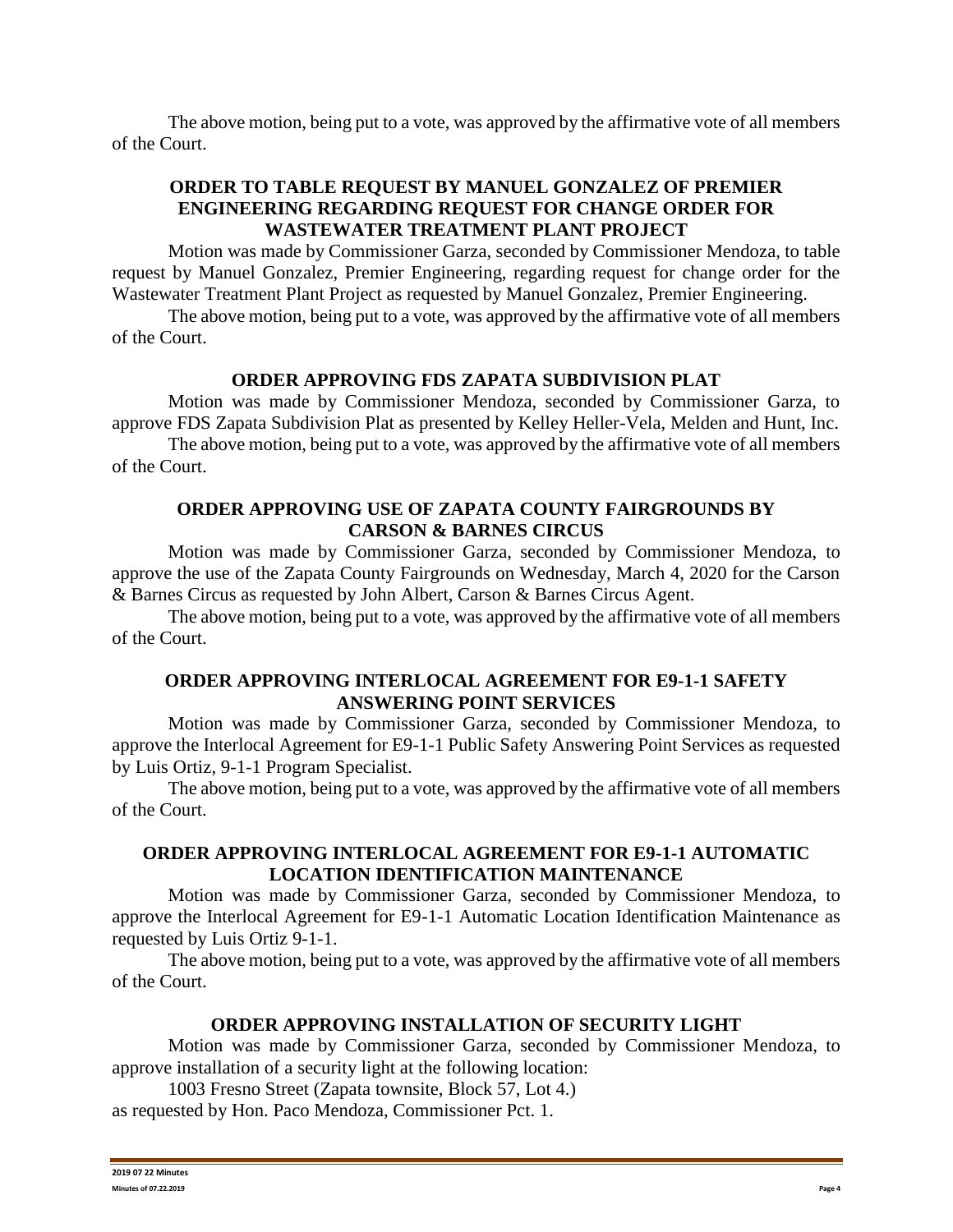The above motion, being put to a vote, was approved by the affirmative vote of all members of the Court.

### **ORDER APPROVING LINE ITEM TRANSFERS**

Motion was made by Commissioner Martinez, seconded by Commissioner Garza, to approve the following line item transfer to meet departmental needs:

|             | <b>DEPARTMENT</b>   | <b>LINE ITEM</b> | <b>FUND</b> | <b>AMOUNT</b> |
|-------------|---------------------|------------------|-------------|---------------|
| <b>FROM</b> | Commissioner Pct. 1 | $10-001-427$     | Travel      | \$1,302.76    |
| <b>TO</b>   | Commissioner Pct. 1 | 10-001-392       | Parks       | \$1,302.76    |

as requested by Hon. Paco Mendoza, Commissioner Pct. 1.

The above motion, being put to a vote, was approved by the affirmative vote of all members of the Court.

Motion was made by Commissioner Martinez, seconded by Commissioner Garza, to approve the following line item transfers to meet departmental needs:

|             | <b>IDEPARTMENT</b>          | <b>TAINE ITEM</b> | <b>FUND</b>      | <b>AMOUNT</b> |
|-------------|-----------------------------|-------------------|------------------|---------------|
| <b>FROM</b> | Auditor's Office            | $10-495-310$      | Office           | \$715.00      |
| <b>TO</b>   | Auditor's Office            | 10-495-427        | Travel           | \$715.00      |
| <b>FROM</b> | Auditor's Office            | 10-495-335        | Equipment Rental | \$715.00      |
| <b>TO</b>   | Auditor's Office            | 10-495-427        | Travel           | \$715.00      |
|             | $\sim$ 11 m $\sim$ 0 $\sim$ |                   |                  |               |

as requested by Triunfo Gonzalez, County Auditor.

The above motion, being put to a vote, was approved by the affirmative vote of all members of the Court.

Motion was made by Commissioner Martinez, seconded by Commissioner Garza, to approve the following line item transfers to meet departmental needs:

|             | <b>DEPARTMENT</b>           | <b>LINE ITEM</b> | <b>FUND</b>             | <b>AMOUNT</b> |
|-------------|-----------------------------|------------------|-------------------------|---------------|
| <b>FROM</b> | Justice of the Peace Pct. 3 | 10-455-319       | Drug Testing            | \$500.00      |
| <b>TO</b>   | Justice of the Peace Pct. 3 | $10-455-463$     | <b>Equipment Rental</b> | \$500.00      |
| <b>FROM</b> | Justice of the Peace Pct. 3 | 10-455-331       | Fuel                    | \$500.00      |
| <b>TO</b>   | Justice of the Peace Pct. 3 | 10-455-463       | Equipment Rental        | \$500.00      |
| <b>FROM</b> | Justice of the Peace Pct. 3 | 10-455-322       | <b>Dues</b>             | \$500.00      |
| <b>TO</b>   | Justice of the Peace Pct. 3 | $10-455-312$     | <b>Supplies</b>         | \$500.00      |

as requested by Hon. Fernando Muñoz, Justice of the Peace Pct. 3.

The above motion, being put to a vote, was approved by the affirmative vote of all members of the Court.

Motion was made by Commissioner Martinez, seconded by Commissioner Garza, to approve the following line item transfers to meet departmental needs:

|             | <b>DEPARTMENT</b> | <b>LINE ITEM</b> | <b>FUND</b>          | <b>AMOUNT</b> |
|-------------|-------------------|------------------|----------------------|---------------|
| <b>FROM</b> | Wastewater        | $08-602-311$     | Postage              | \$500.00      |
| <b>TO</b>   | Wastewater        | 08-602-336       | Repair & Maintenance | \$500.00      |
| <b>FROM</b> | Wastewater        | 08-602-341       | $Chlorine-Chemicals$ | \$4,500.00    |
| <b>TO</b>   | Wastewater        | 08-602-336       | Repair & Maintenance | \$4,500.00    |
| <b>FROM</b> | Wastewater        | 08-602-589       | Equipment            | \$625.00      |
| <b>TO</b>   | Wastewater        | 08-602-205       | Uniforms             | \$625.00      |

as requested by Eloy Chapa, Jr., Wastewater Department.

The above motion, being put to a vote, was approved by the affirmative vote of all members of the Court.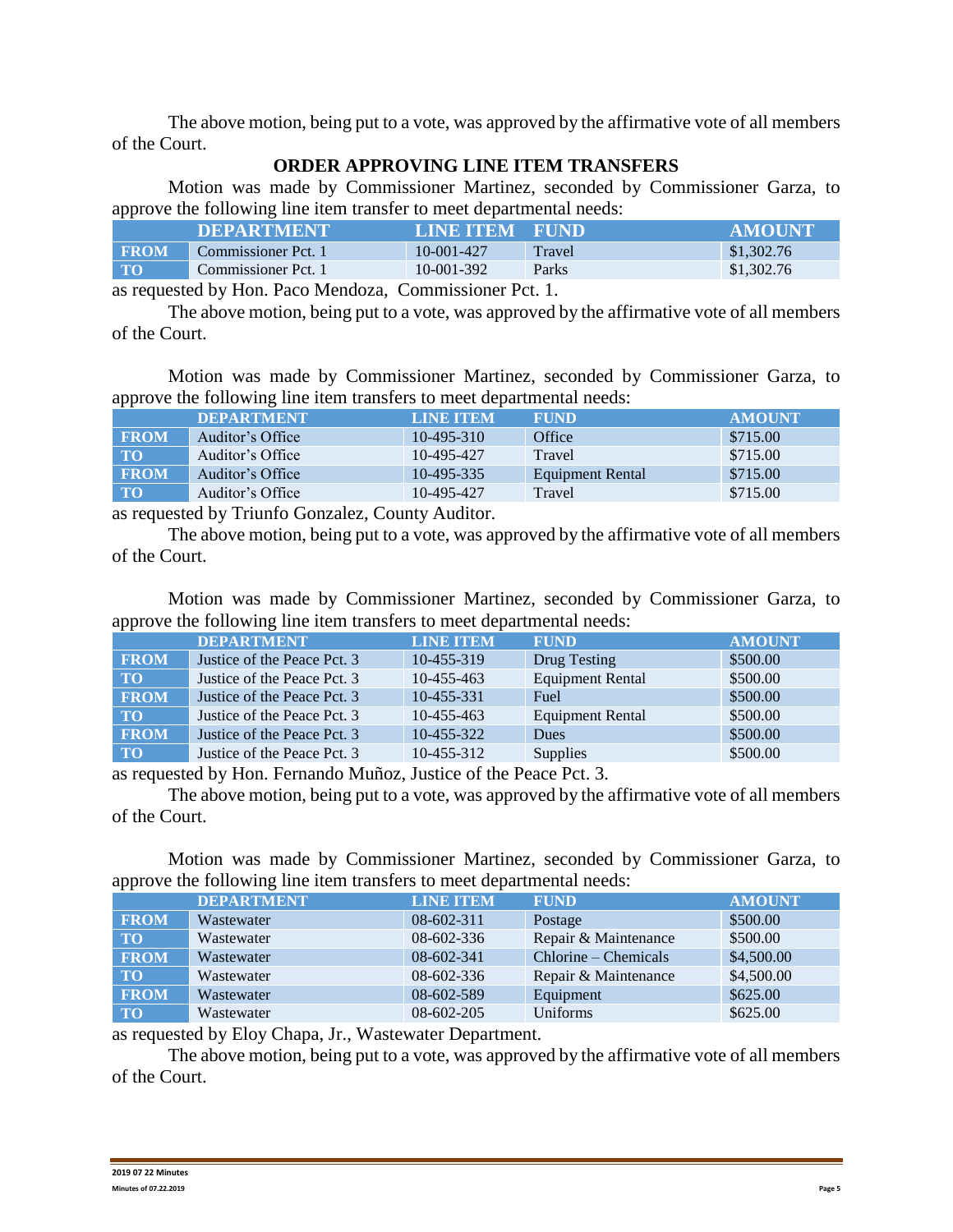|             | <b>DEPARTMENT</b> | <b>LINE ITEM</b> | <b>FUND</b>                 | <b>AMOUNT</b> |
|-------------|-------------------|------------------|-----------------------------|---------------|
| <b>FROM</b> | Constable Pct. 3  | 10-550-312       | Supplies Pct. 3             | \$300.00      |
| <b>TO</b>   | Constable Pct. 3  | 10-550-429       | Travel Pct. 3               | \$300.00      |
| <b>FROM</b> | Constable Pct. 3  | 10-550-333       | Fuel Pct. 4                 | \$300.00      |
| <b>TO</b>   | Constable Pct. 3  | 10-550-429       | Travel Pct. 3               | \$300.00      |
| <b>FROM</b> | Constable Pct. 3  | 10-550-430       | Travel Pct. 4               | \$200.00      |
| <b>TO</b>   | Constable Pct. 3  | 10-550-429       | Travel Pct. 3               | \$200.00      |
| <b>FROM</b> | Constable Pct. 3  | 10-550-313       | Supplies Pct. 4             | \$200.00      |
| <b>TO</b>   | Constable Pct. 3  | 10-550-456       | Repair & Maintenance        | \$200.00      |
| <b>FROM</b> | Constable Pct. 3  | 10-550-457       | Repair & Maintenance Pct. 4 | \$800.00      |
| <b>TO</b>   | Constable Pct. 3  | 10-550-456       | Repair & Maintenance        | \$800.00      |
| <b>FROM</b> | Constable Pct. 3  | 10-550-332       | Fuel Pct. 3                 | \$1,000.00    |
| <b>TO</b>   | Constable Pct. 3  | 10-550-456       | Repair & Maintenance        | \$1,000.00    |

Motion was made by Commissioner Martinez, seconded by Commissioner Garza, to approve the following line item transfers to meet departmental needs:

as requested by Hon. Eloy Martinez, Constable Pct. 3.

The above motion, being put to a vote, was approved by the affirmative vote of all members of the Court.

Motion was made by Commissioner Martinez, seconded by Commissioner Garza, to approve the following line item transfers to meet department needs:

|             | <b>DEPARTMENT</b>     | <b>LINE ITEM</b> | FUND               | <b>AMOUNT</b> |
|-------------|-----------------------|------------------|--------------------|---------------|
| <b>FROM</b> | Zapata Co. Waterworks | 80-600-443       | Electricity        | \$8,500.00    |
| <b>TO</b>   | Zapata Co. Waterworks | 08-600-341       | Chlorine-Chemicals | \$8,500.00    |
| <b>FROM</b> | Zapata Co. Waterworks | 08-600-443       | Electricity        | \$1,000.00    |
| $\bf TO$    | Zapata Co. Waterworks | 08-600-336       | Repair and Maint.  | \$1,000.00    |

as requested by Carlos Treviño, Water Plant.

The above motion, being put to a vote, was approved by the affirmative vote of all members of the Court.

Motion was made by Commissioner Martinez, seconded by Commissioner Garza, to approve the following line item transfers to meet departmental needs:

|             | <b>DEPARTMENT</b>       | <b>LINE ITEM</b> | <b>FUND</b>              | <b>AMOUNT</b> |
|-------------|-------------------------|------------------|--------------------------|---------------|
| <b>FROM</b> | Texas A&M AgriLife Ext. | $10-665-310$     | <b>Office Supplies</b>   | \$200.00      |
| <b>TO</b>   | Texas A&M AgriLife Ext. | 10-665-427       | Workshops & Travel Exp.  | \$200.00      |
| <b>FROM</b> | Texas A&M AgriLife Ext. | 10-665-312       | Communication & Programs | \$205.00      |
| <b>TO</b>   | Texas A&M AgriLife Ext. | 10-665-427       | Workshops & Travel Exp.  | \$205.00      |
| <b>FROM</b> | Texas A&M AgriLife Ext. | 10-665-313       | Membership Fees          | \$10.00       |
| <b>TO</b>   | Texas A&M AgriLife Ext. | 10-665-427       | Workshops & Travel Exp.  | \$10.00       |

as requested by Jesus F. Rodriguez, Texas A&M AgriLife Ext.

The above motion, being put to a vote, was approved by the affirmative vote of all members of the Court.

# **MOTION WAS MADE BY COMMISSIONER GARZA, SECONDED BY COMMISSIONER MENDOZA, TO ENTER INTO EXECUTIVE SESSION**

# **MOTION WAS MADE BY COMMISSIONER GARZA, SECONDED BY COMMISSIONER MARTINEZ, TO RETURN TO REGULAR SESSION**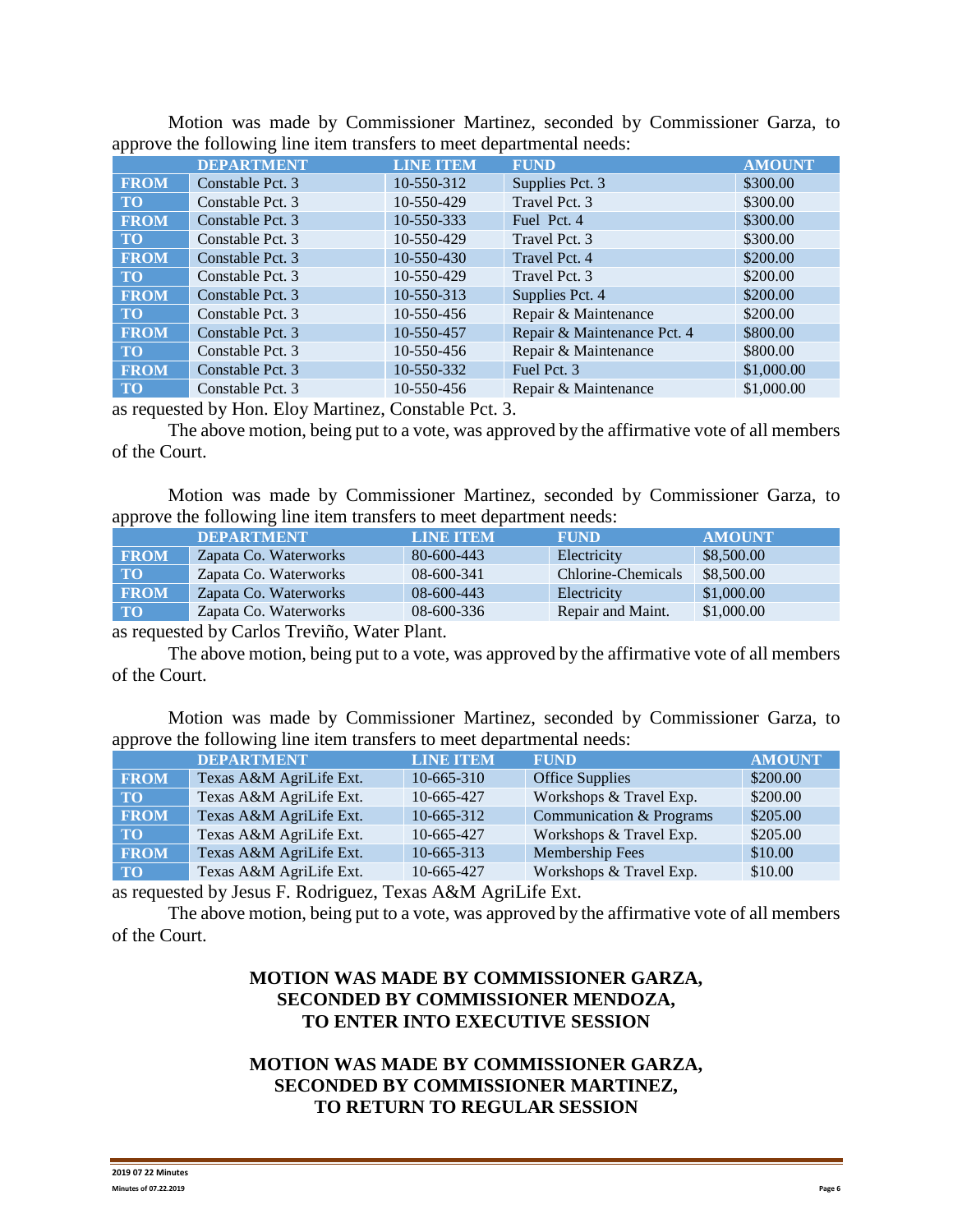### **ORDER APPROVING TO START PROCESS AND DEVELOP A POLICY FOR FORMATION OF ZAPATA COUNTY EMPLOYEE SICK LEAVE POOL PROGRAM AND BRING ITEM BACK TO COURT FOR COMMISSIONERS COURT APPROVAL**

Motion was made by Commissioner Garza, seconded by Commissioner Mendoza, to approve to start a process and develop policy for the formation of Zapata County Employee Sick Leave Pool Program under the parameters as set forth by the Texas Local Government Code, Title 5, Subtitle B, Chapter 157, Subchapter E: Pooling Sick Leave by County Employee, Section 157.072 as requested by Hon. Paco Mendoza, Commissioner Pct. 1.

*Closed Session/Executive Session is requested pursuant to Texas Government Code Title 5, Subchapter D, Section 551.071 (A (B) Consultation with Attorney.*

The above motion, being put to a vote, was approved by the affirmative vote of all members of the Court.

## **ORDER AUTHORIZING COUNTY ATTORNEY TO BEGIN RESEARCH AND DRAFT COUNTY ORDINANCE PROHIBITING AUTOMOBILE WRECKING AND SALVAGE YARDS FROM OPENING AND ESTABLISHING IN RESIDENTIAL AREAS AND ENFORCE RESTRICTIONS ON EXISTING AUTOMOBILE WRECKING AND SALVAGE YARDS IN RESIDENTIAL AREAS**

Motion was made by Commissioner Mendoza, seconded by Commissioner Martinez, to authorize County Attorney to begin the research and draft a county ordinance prohibiting automobile wrecking and salvage yards, from opening and establishing in residential areas and to enforce restrictions on existing automobile wrecking and salvage yards in residential areas as requested by Hon. Paco Mendoza, Commissioner Pct. 1.

*Closed Session/Executive Session is requested pursuant to Texas Government Code Title 5, Subchapter D, Section 551.071/551.072 (A) (B) Consultation with Attorney/Real Property.*

The above motion, being put to a vote, was approved by the affirmative vote of all members of the Court.

### **ORDER APPROVING LOCAL POLICY PROHIBITING INSTALLATION OF SPEED HUMPS/BUMPS IN RESIDENTIAL AREAS; EXISTING HUMPS/BUMPS WILL REMAIN THE SAME WITH EXCEPTION OF SCHOOLS, PUBLIC PARKS, AND WORSHIP ZONES**

Motion was made by Commissioner Mendoza, seconded by Commissioner Garza, to approve local policy prohibiting the installation of speed humps/bumps in residential areas; existing speed humps/bumps will remain the same with the exception of (200 feet within) school, public park zones, and worship zones. Implementation of said policy would address concerns brought up by county emergency services departments as requested by Hon. Paco Mendoza, Commissioner Pct. 1.

*Closed Session/Executive Session is requested pursuant to Texas Government Code Title 5, Subchapter D, Section 551.071 (A (B) Consultation with Attorney.*

The above motion, being put to a vote, was approved by the affirmative vote of all members of the Court.

#### **ADJOURN**

Motion to adjourn was made by Commissioner Garza, seconded by Commissioner Martinez, and being put to a vote, was approved by the affirmative vote of all members of the Court.